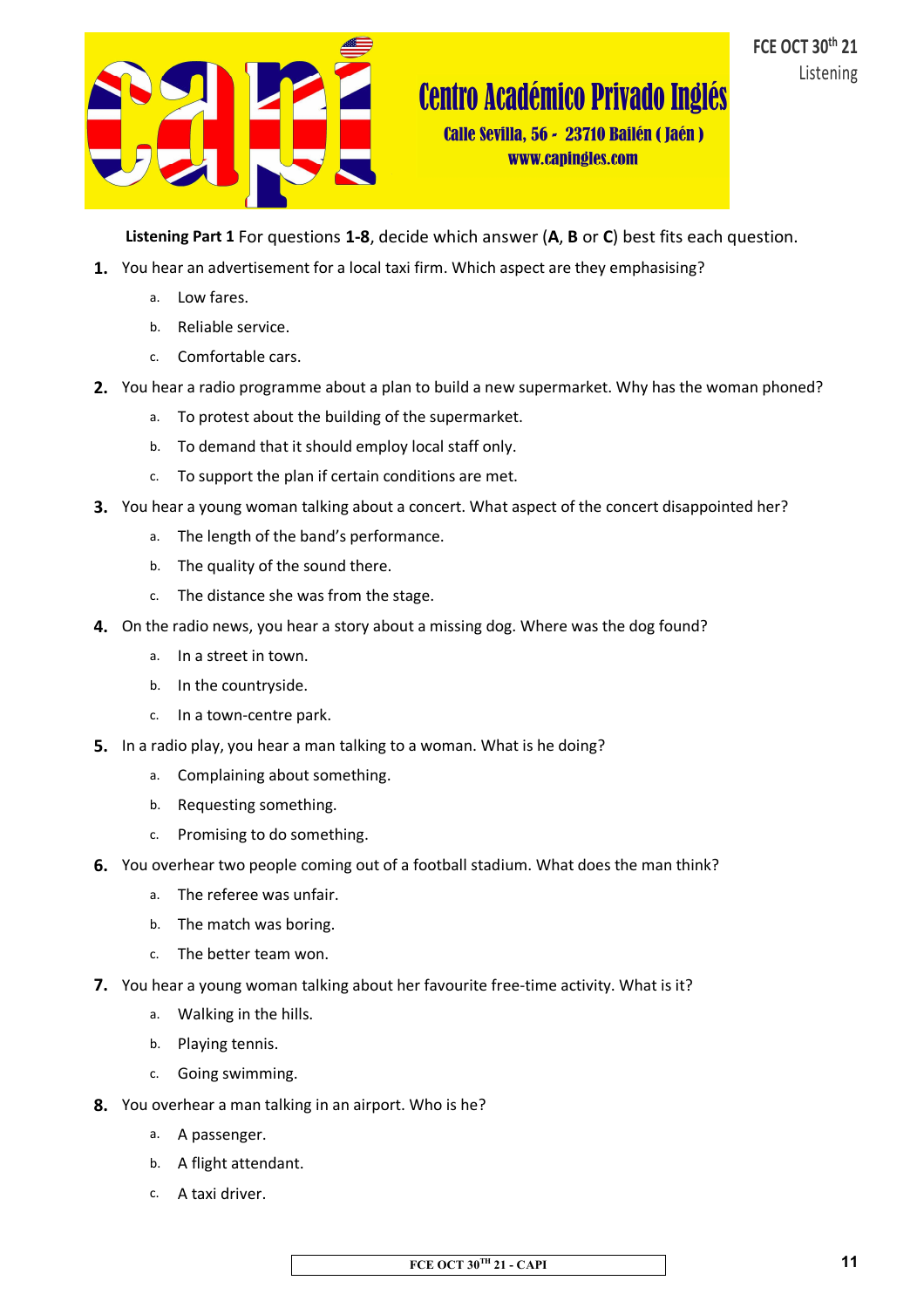

**Centro Académico Privado Inglés** 

Calle Sevilla, 56 - 23710 Bailén (Jaén) www.capingles.com

**Listening Part 2** For questions **9-18**, write the word or words missing from the text.

## **MAPÉ – a tropical island**

Jerry has spent a (**9**) ……….… on the holiday island of Mapé, and he'd like to stay longer.

Most tourists arrive in Mapé in what's called a (**10**) ……….… which connects it to another island.

On one side of Jeremy's hotel, there's a beach; on the other, there is a (**11**) ……….… .

The best thing about Port Mapé is the wonderful (**12**) ……….… which is held in the evening.

Jeremy travelled around the island on a (**13**) ……….… which he hired.

The northern part of the island has both beautiful (**14**) ……….… and frightening roads.

Jeremy was particularly impressed by the (**15**) ……….… of the fish he saw from the beach.

In a by near Jeremy's hotel, it's possible to windsurf and (**16**) ……….…, but not other sports.

Jeremy describes the locally produced hotel food as (**17**) ……….… and ……….… .

Jeremy mentions (**18**) ……….… as a type of food unavailable on the island.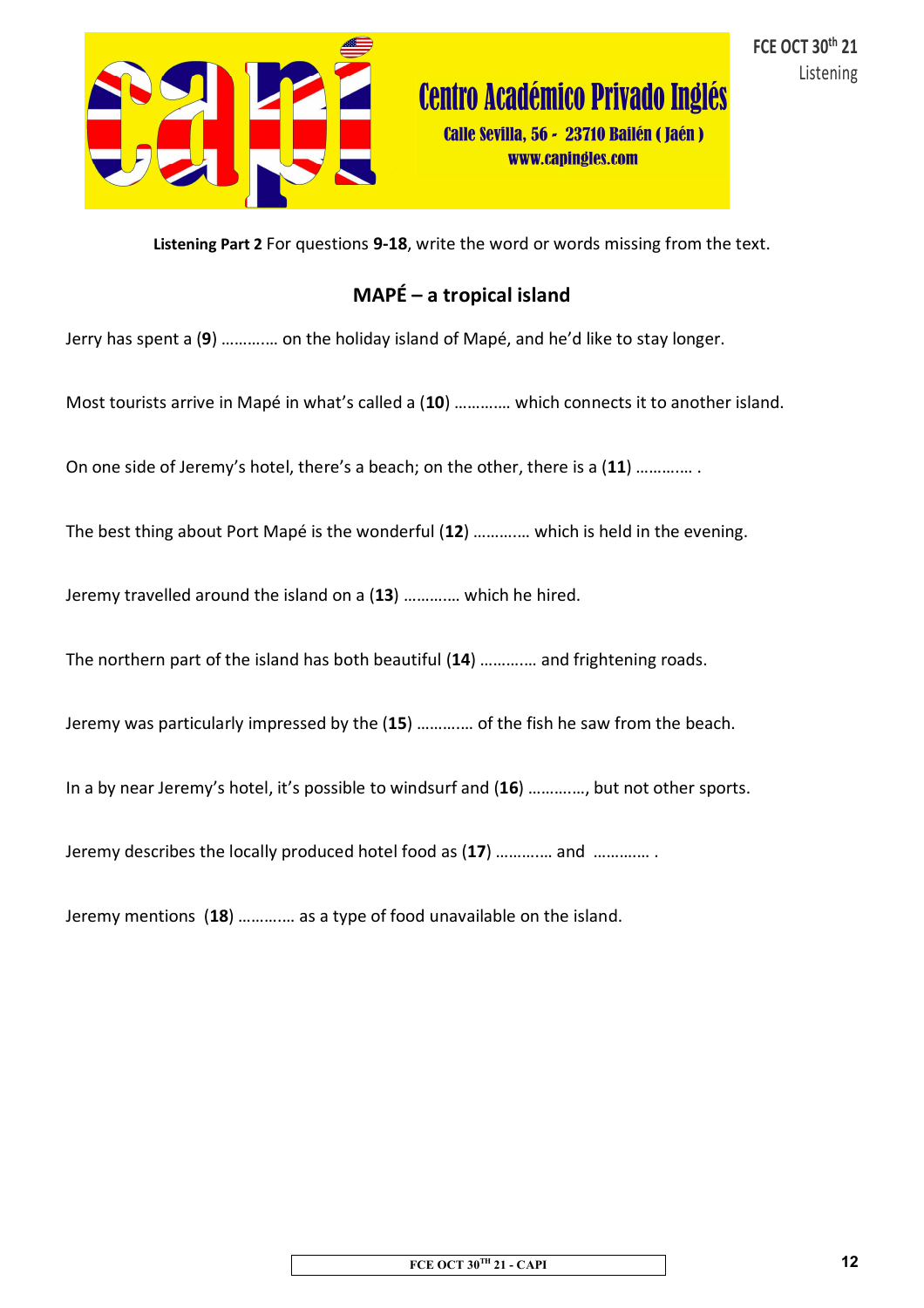

**Centro Académico Privado Inglés** 

Calle Sevilla, 56 - 23710 Bailén (Jaén) www.capingles.com

**Listening Part 3** For questions **19-23**, choose which of the opinions ( **A** to **H** ) each speakers expresses. Use the letters only once. There are three extra letter which you do not need to use.

## **A good boss should …**

- **A.** allow staff to take decisions.
- **B.** encourage staff to work in teams.
- **C.** listen to complaints from staff.
- **D.** give information on individual progress.
- **E.** have good qualifications
- **F.** set an example of hard work.
- **G.** possess natural skills.
- **H.** encourage people to work on their own.

| Speaker 1 (19) |
|----------------|
| Speaker 2 (20) |
| Speaker 3 (21) |
| Speaker 4 (22) |
| Speaker 5 (23) |